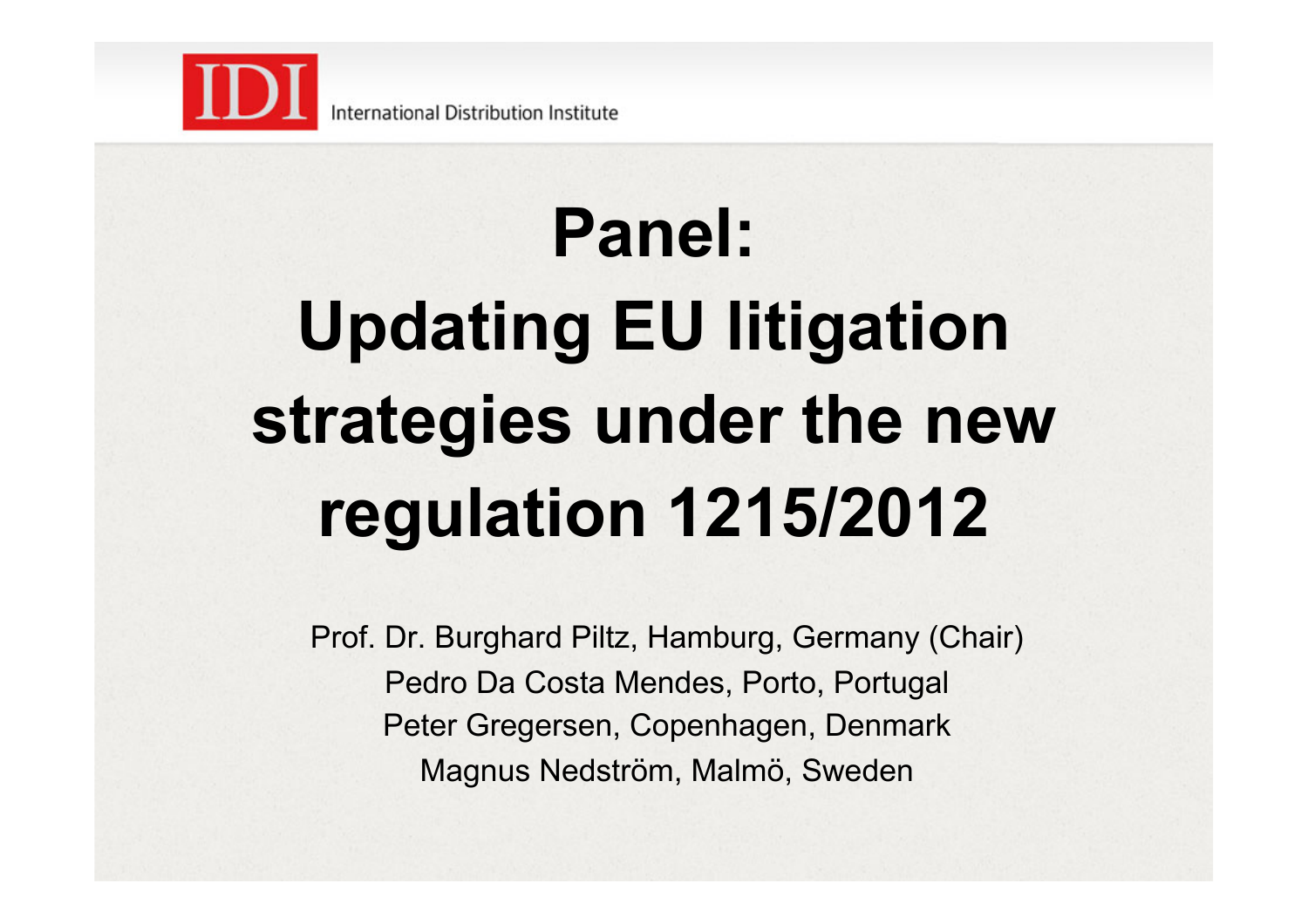

International Distribution Institute

*Article 25* 

1.If the parties, regardless of their domicile, have agreed that a court or the courts of a Member State are to have jurisdiction to settle any disputes which have arisen or which may arise in connection with a particular legal relationship, that court or those courts shall have jurisdiction, unless the agreement is null and void as to its substantive validity under the law of that Member State. Such jurisdiction shall be exclusive unless the parties have agreed otherwise. The agreement conferring jurisdiction shall be either:

(a) in writing or evidenced in writing;

(b) in a form which accords with practices which the parties have established between themselves; or

(c) in international trade or commerce, in a form which accords with a usage of which the parties are or ought to have been aware and which in such trade or commerce is widely known to, and regularly observed by, parties to contracts of the type involved in the particular trade or commerce concerned.

2. Any communication by electronic means which provides a durable record of the agreement shall be equivalent to 'writing'.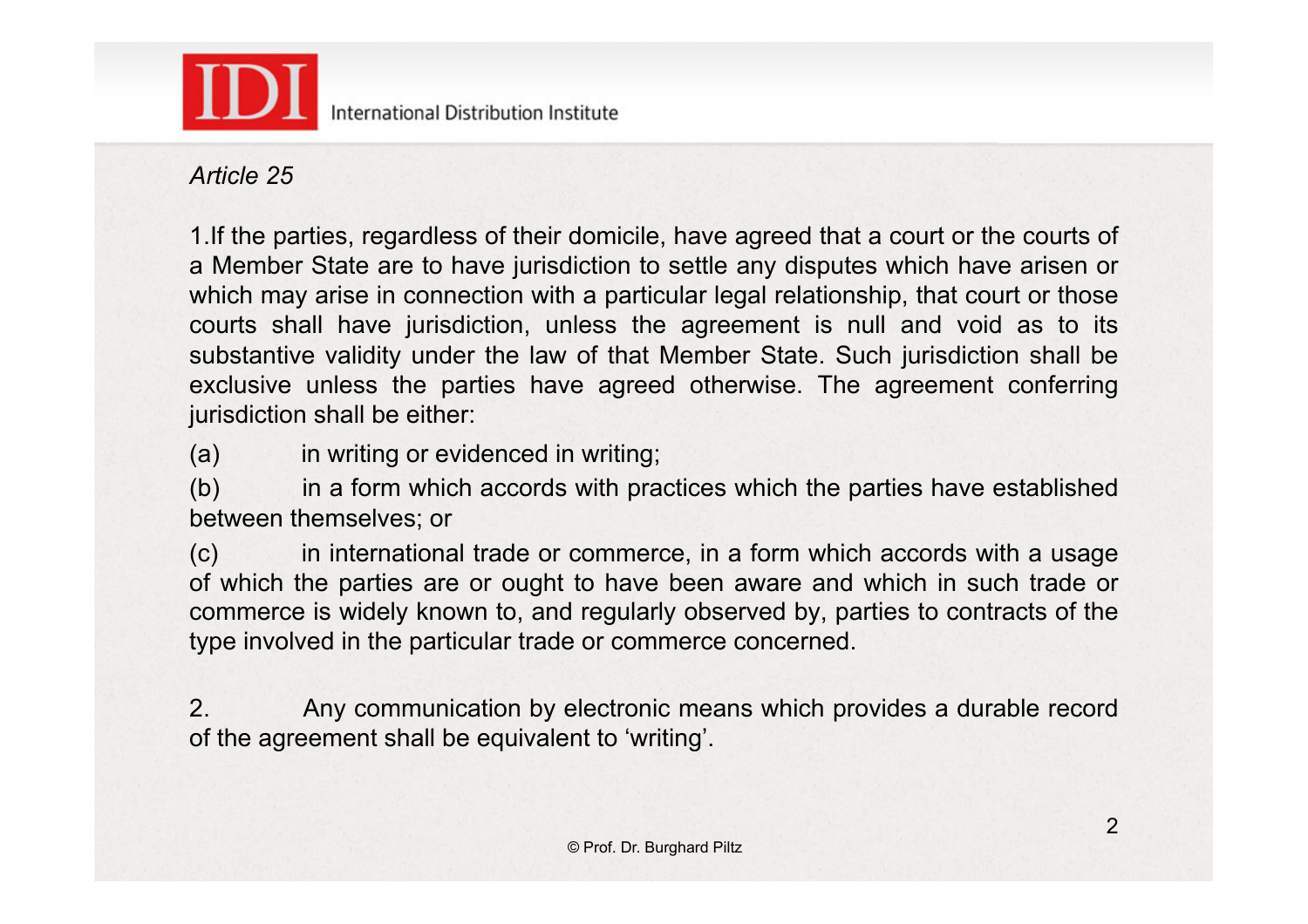

## *Article 29*

1.Without prejudice to Article 31(2), where proceedings involving the same cause of action and between the same parties are brought in the courts of different Member States, any court other than the court first seised shall of its own motion stay its proceedings until such time as the jurisdiction of the court first seised is established.

2.In cases referred to in paragraph 1, upon request by a court seised of the dispute, any other court seised shall without delay inform the former court of the date when it was seised in accordance with Article 32.

3. Where the jurisdiction of the court first seised is established, any court other than the court first seised shall decline jurisdiction in favour of that court.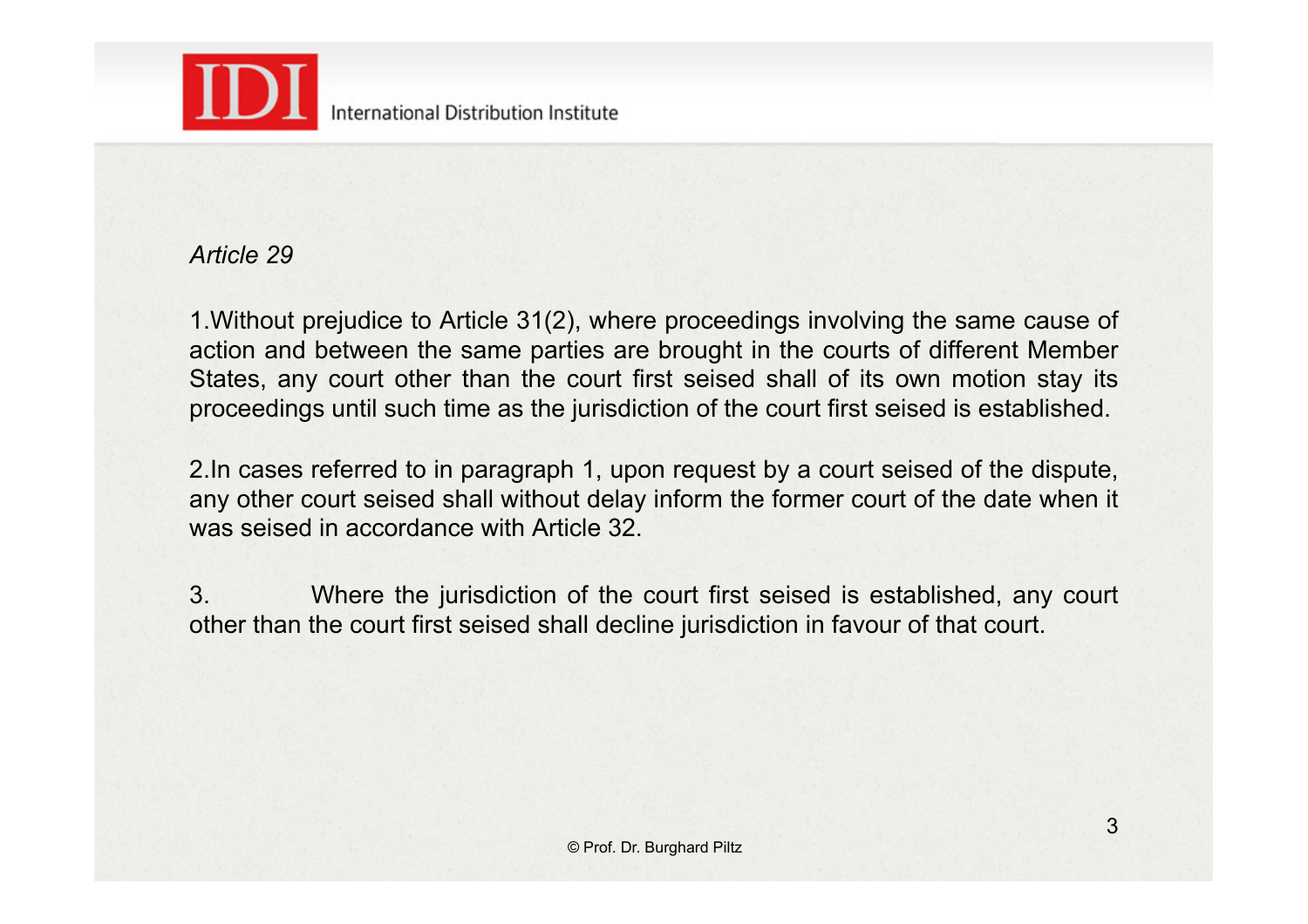

*Article 31* 

1.Where actions come within the exclusive jurisdiction of several courts, any court other than the court first seised shall decline jurisdiction in favour of that court.

2.Without prejudice to Article 26, where a court of a Member State on which an agreement as referred to in Article 25 confers exclusive jurisdiction is seised, any court of another Member State shall stay the proceedings until such time as the court seised on the basis of the agreement declares that it has no jurisdiction under the agreement.

3.Where the court designated in the agreement has established jurisdiction in accordance with the agreement, any court of another Member State shall decline jurisdiction in favour of that court.

4. Paragraphs 2 and 3 shall not apply to matters referred to in Sections 3, 4 or 5 where the policyholder, the insured, a beneficiary of the insurance contract, the injured party, the consumer or the employee is the claimant and the agreement is not valid under a provision contained within those Sections.